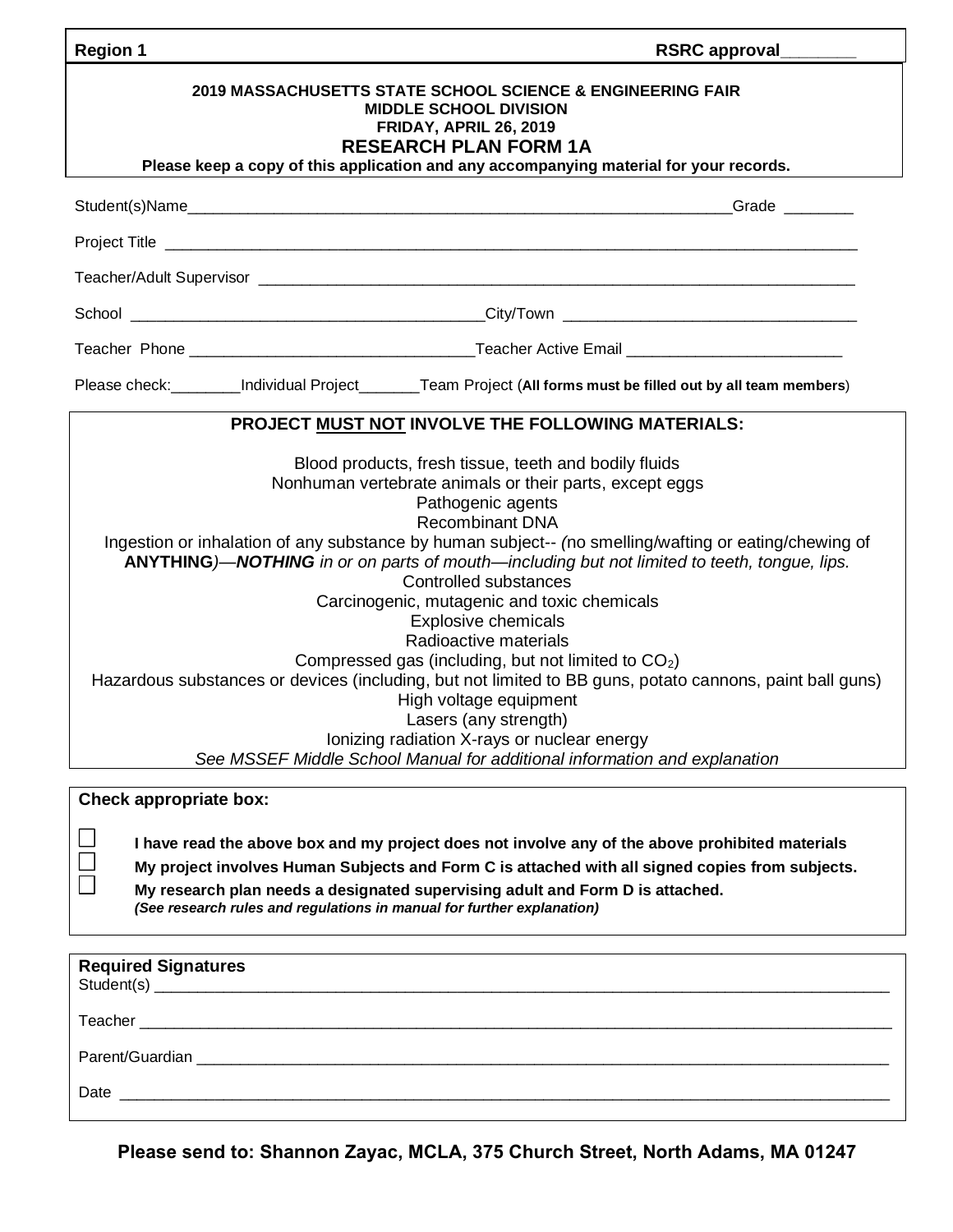## **2019 MASSACHUSETTS STATE SCHOOL SCIENCE & ENGINEERING FAIR MIDDLE SCHOOL DIVISION RESEARCH PLAN FORM 1B Use the back of this paper if you need more room.**

**Please keep a copy of this application and any accompanying material for your records.** 

**Student(s) Name \_\_\_\_\_\_\_\_\_\_\_\_\_\_\_\_\_\_\_\_\_\_\_\_\_\_\_\_\_\_\_\_\_\_\_\_\_\_\_\_ \_\_\_\_\_\_\_\_\_\_\_Date \_\_\_\_\_\_\_\_\_\_\_\_\_\_**

**(***Please Print)*

- **1. Question or Problem:**
- **2. Hypothesis or Statement of Goals:**
- **3. Materials (Be Specific) and Diagram of your set-up:**

**4. Methods or Procedure:**

**If you would like more information on guiding your students through the process of doing a science project and preparing for science fairs view the State Science Fair website: [www.scifair.com.](http://www.scifair.com/) In addition all three National Science Teachers Association journals (Science and Children, Science Scope, and the Science Teacher) have contained many articles on these topics over the past several years.**

**Please send to: Shannon Zayac, MCLA, 375 Church St, North Adams, MA 01247**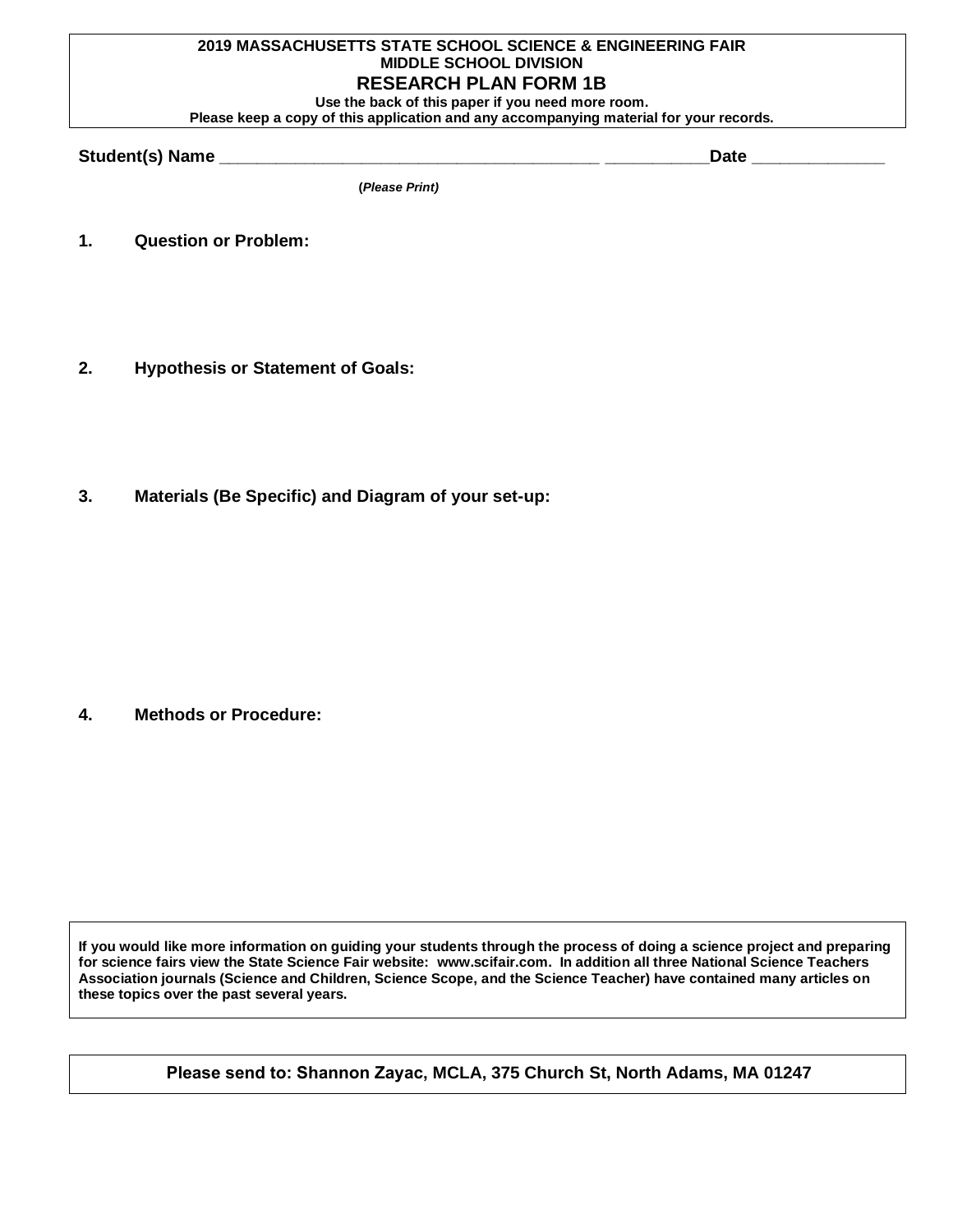## **2019 MASSACHUSETTS STATE SCHOOL STATE SCIENCE & ENGINEERING FAIR MIDDLE SCHOOL DIVISION INFORMED CONSENT FORM C**

## **Required for all research involving humans.**

**RSRC Approval required before experimentation.**

**Retain a copy of this application and any accompanying material for your records.**

## \*\***Must attach copies of all informed consent forms with subject/parent's signature to the Registration Form**\*\*

Student's Name **Title of Project** \_\_\_\_\_\_\_\_\_\_\_\_\_\_\_\_\_\_\_\_\_\_\_\_\_\_\_\_\_\_\_\_\_\_\_\_\_\_\_\_\_\_\_\_\_\_\_\_\_\_\_\_\_\_\_\_\_\_\_\_\_\_\_\_\_\_\_\_\_\_\_\_\_\_\_\_\_\_\_\_\_\_\_\_\_\_\_\_\_\_

| To be completed by Student Researcher: (All questions are applicable and must be answered; additional page may be<br>attached.)                                        |                                                                                                                                                                                                                                                  |                                                                                                                                                              |  |  |  |
|------------------------------------------------------------------------------------------------------------------------------------------------------------------------|--------------------------------------------------------------------------------------------------------------------------------------------------------------------------------------------------------------------------------------------------|--------------------------------------------------------------------------------------------------------------------------------------------------------------|--|--|--|
| 1)                                                                                                                                                                     | duration of the subject involvement. Attach any surveys or questionnaires.                                                                                                                                                                       | Describe the purpose of this study and list all of the research procedures in which the subject will be involved. Include the                                |  |  |  |
| 2)                                                                                                                                                                     | Describe and assess any potential risk or discomfort, and, if any, potential benefits (physical, psychological, social, legal<br>or other) that may be reasonably expected by participating in this research. Participants may stop at any time. |                                                                                                                                                              |  |  |  |
| 3)<br>Describe the procedures that will be used to minimize risk, to obtain informed consent, and to maintain confidentiality.<br>(Human subject names cannot be used) |                                                                                                                                                                                                                                                  |                                                                                                                                                              |  |  |  |
| For questions or concerns regarding this research, contact:<br>at                                                                                                      |                                                                                                                                                                                                                                                  |                                                                                                                                                              |  |  |  |
| Email/phone<br>Teacher/Adult Sponsor                                                                                                                                   |                                                                                                                                                                                                                                                  |                                                                                                                                                              |  |  |  |
|                                                                                                                                                                        |                                                                                                                                                                                                                                                  |                                                                                                                                                              |  |  |  |
|                                                                                                                                                                        | TO BE COMPLETED BY HUMAN SUBJECT<br>(prior to experimentation)                                                                                                                                                                                   | TO BE COMPLETED BY PARENT/GUARDIAN<br>(prior to experimentation and when participant is<br>under 18 and informed consent is required)                        |  |  |  |
| ப                                                                                                                                                                      | I have read & understand the conditions above; I<br>consent/assent to voluntarily participate in this research<br>study.                                                                                                                         | $\sqcup$<br>I have read and understand the conditions and risks<br>stated above and consent to the participation of my<br>child.                             |  |  |  |
| $\Box$                                                                                                                                                                 | I realize I am free to withdraw my consent and to<br>withdraw from this study at any time without negative<br>consequences.                                                                                                                      | $\Box$<br>I have reviewed a copy of any survey or<br>questionnaire used in the research.<br>$\Box$<br>I consent to the use of visual images (photos, videos, |  |  |  |
| $\mathbf{1}$                                                                                                                                                           | I consent to the use of visual images (photos, videos,                                                                                                                                                                                           | etc.) involving my child in this research.                                                                                                                   |  |  |  |

etc.) involving my participation in this research.

\_\_\_\_\_\_\_\_\_\_\_\_\_\_\_\_\_\_\_\_\_\_\_\_\_\_\_\_\_\_\_\_\_\_\_\_\_\_\_\_\_\_\_\_\_\_\_ *Signature Date*

\_\_\_\_\_\_\_\_\_\_\_\_\_\_\_\_\_\_\_\_\_\_\_\_\_\_\_\_\_\_\_\_\_\_\_\_ \_\_\_\_\_\_\_\_\_